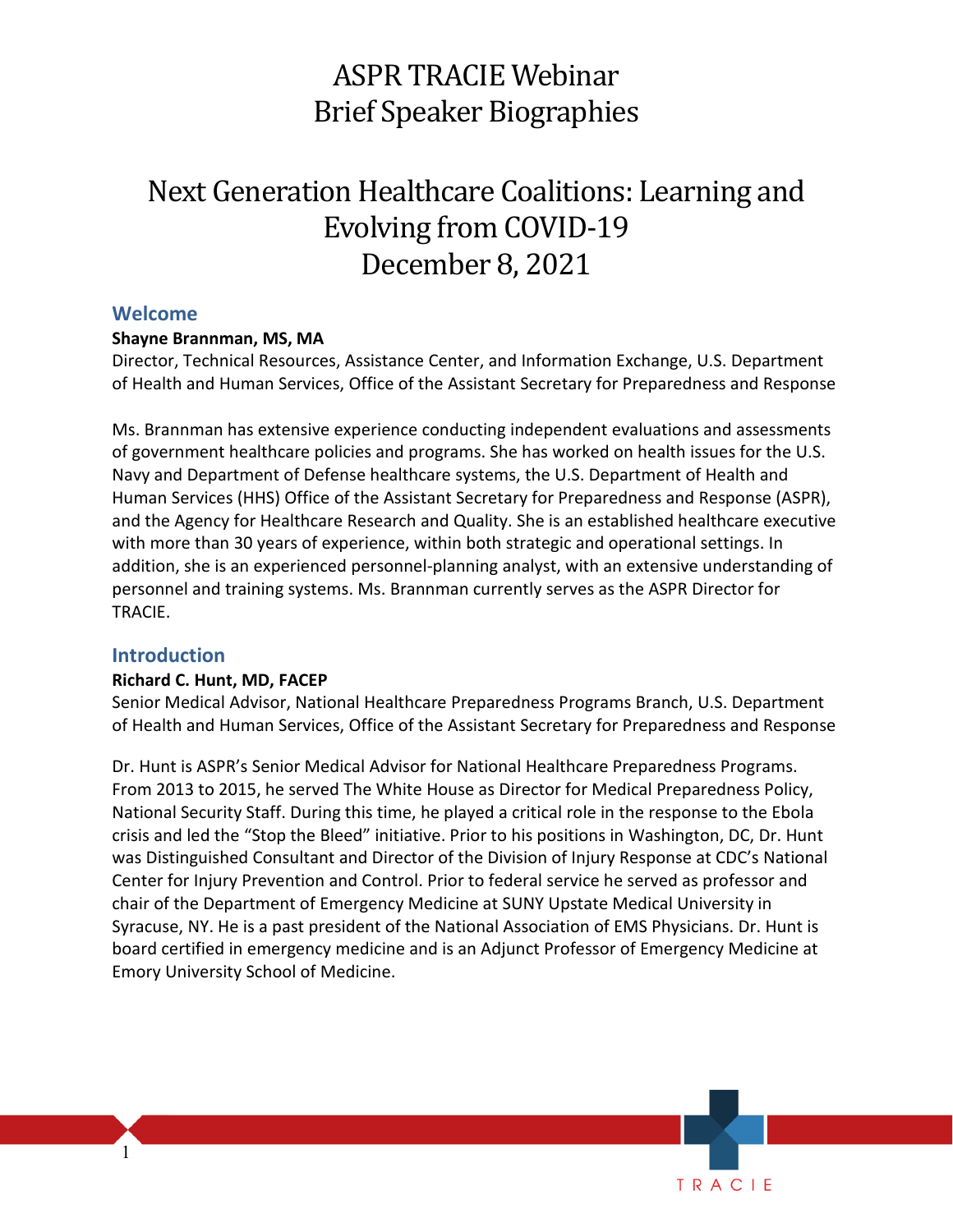## **Presenters**

#### **Michelle Deland, MA, CO-CEM, MEP**

Executive Director, North Central Regional Healthcare Coalition

 Justice from Colorado State University and a Masters in Forensic Psychology from the University Safety Manager for the largest substance abuse treatment provider in Colorado. Since joining the coalition from planning and preparedness to operational. Additionally, she served as the Michelle Deland serves as the Executive Director for the North Central Region Healthcare Coalition (NCR HCC). She earned a Bachelor of Science degree in Psychology and Criminal of Denver. She started her career in emergency management as the Environmental Health & the NCR HCC in 2017, Michelle has led the development and sustainment of a 600-member coalition; supported multiple planning initiatives, including: Regional Hospital Coordination Plan, Regional Behavioral Health Coordination Plan, EMS Multiagency Coordination Group, and the Mountain Plains Regional Disaster Health Response System; and facilitated the transition of Regional Response Coordinator for the COVID-19 pandemic. Michelle earned her Colorado Certified Emergency Manager and Master Exercise Program Practitioner certifications in 2020.

#### **John Hick, MD**

Hennepin Healthcare

 Medicine at the University of Minnesota Medical School. He serves as the Associate Medical Medical Director for the Office of Emergency Preparedness from 2002-2014. He is an expert on papers dealing with hospital preparedness for contaminated casualties, disaster standards of Dr. Hick is a faculty emergency physician at Hennepin Healthcare and a Professor of Emergency Director for Hennepin County Emergency Medical Services and Medical Director for Emergency Preparedness at Hennepin Healthcare. He served the Minnesota Department of Health as the hospital preparedness and crisis medical care issues and has published over fifty peer-reviewed care, and surge capacity.

#### **Jennifer Sutherlin, MPH, BSN**

Emergency Services Health and Medical Program Manager, Mid-America Regional Council

Jennifer Sutherlin has a background in hospital healthcare, working as a Registered Nurse for 15 years serving diverse patient populations at the bedside and then through Emergency Department Case Management. In 2019, Mrs. Sutherlin joined MARC as an Emergency Planner and Exercise Coordinator, MARC Region Health Care Coalition Coordinator (covering Leavenworth, Wyandotte, Johnson, and Miami counties in Kansas and Platte, Clay, Cass, Ray, and Jackson counties in Missouri) and Missouri Region A Readiness and Response Coordinator (covering Missouri counties Bates, Lafayette, Johnson, Henry, Carroll, Saline, Pettis, Benton, and Henry). This work has allowed her to work closely with regional hospitals, public health, emergency medical services, emergency managers; local, state, and federal agencies; and many other public and private partners throughout the region for the entirety of the COVID-19 response. Mrs. Sutherlin also serves on the Kansas COVID-19 Vaccine Equity Taskforce. Mrs. Sutherlin holds a Master of Public Health Degree and Emergency Preparedness Certificate from

TRACIE